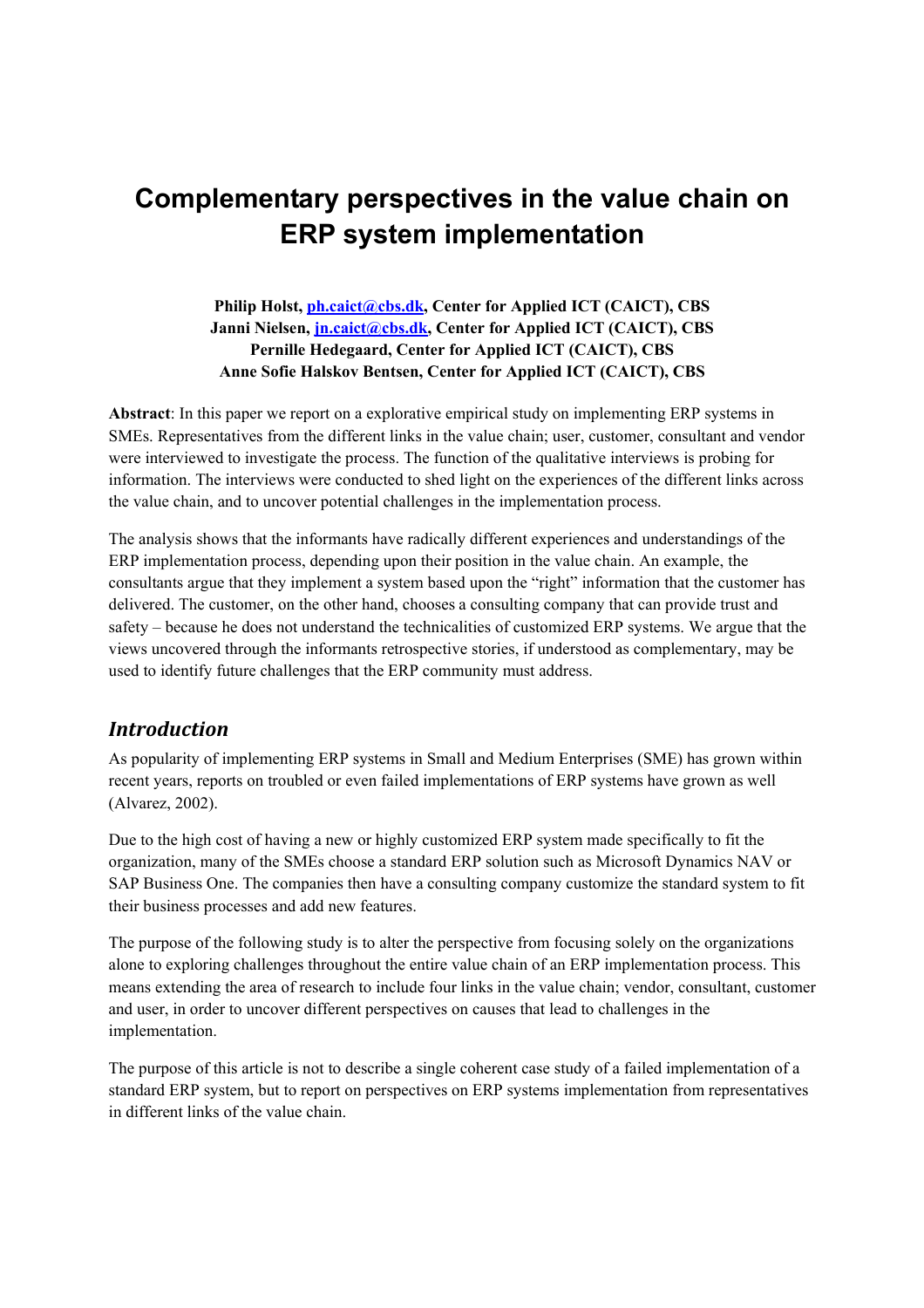# *Methodology! !*

The approach is an explorative investigation of implementation. Four links in the process were chosen and four representatives for the vendor, consultant, customer and user were identified as basis for the empirical study. Qualitative interviews, the function of which was probing for information, were conducted to acquire an understanding of the social context and the reality of the informants (Silverman, 2000). We did not carry out a thorough qualitative study– this was not the goal. The aim was solely to gain insight into the process across the value chain where the different positions of the informants constitute different understandings and experiences (Denzin & Lincoln, 1994). Our interest is the experiences of each informant as told in their retrospective story about an ERP implementation process. The assumption is that by drawing these different stories into the light it will be possible to show a coherent picture of the process of implementation. Because the positions are complementary they give access to very rich data – across the process – and will help us identify future challenges to be investigated.

# **Qualitative interview! !**

Initially two pilot interviews were conducted, the function of which was probing for inspiration. On this basis, themes for the four qualitative interviews were identified. The interviews were semi-structured and an interview guide with different themes was developed. All interviews were taped and transcribed in full and the citations used in this paper were translated from Danish to English.

## **Data analysis! !**

The transcribed interviews were read and based on the method of deriving meaning, the essence of statements from the informants were generated. In a second step these meanings were analyzed and categorized – or rather themes were developed. On the basis of these themes, coherent retrospective stories of the informants were developed.

# *Empirical data! !*

The following is the stories developed from the interviews with the informants. It should be noticed, that the informants refer to different cases of implementations in their statements, except for the user and the customer who refer to one instance of a process of implementation.

#### **User! !**

The user describes the companies in the initial bidding round as very eager "*We had five companies in the bidding and there were none of them who couldn't do everything. They could do it all*"

After choosing a firm, the user finds the beginning of the implementation process to be very collaborative. The consulting firm tries to understand the business processes of the organization and even the individual needs of the users by doing workshops with all the affected users "*In order to uncover the needs they went around to the different specialties, if you can put it like that, in terms of what do I [the user] need, how would I [the user] like it to look… we [the users] were all a part of that.*" The initial process of the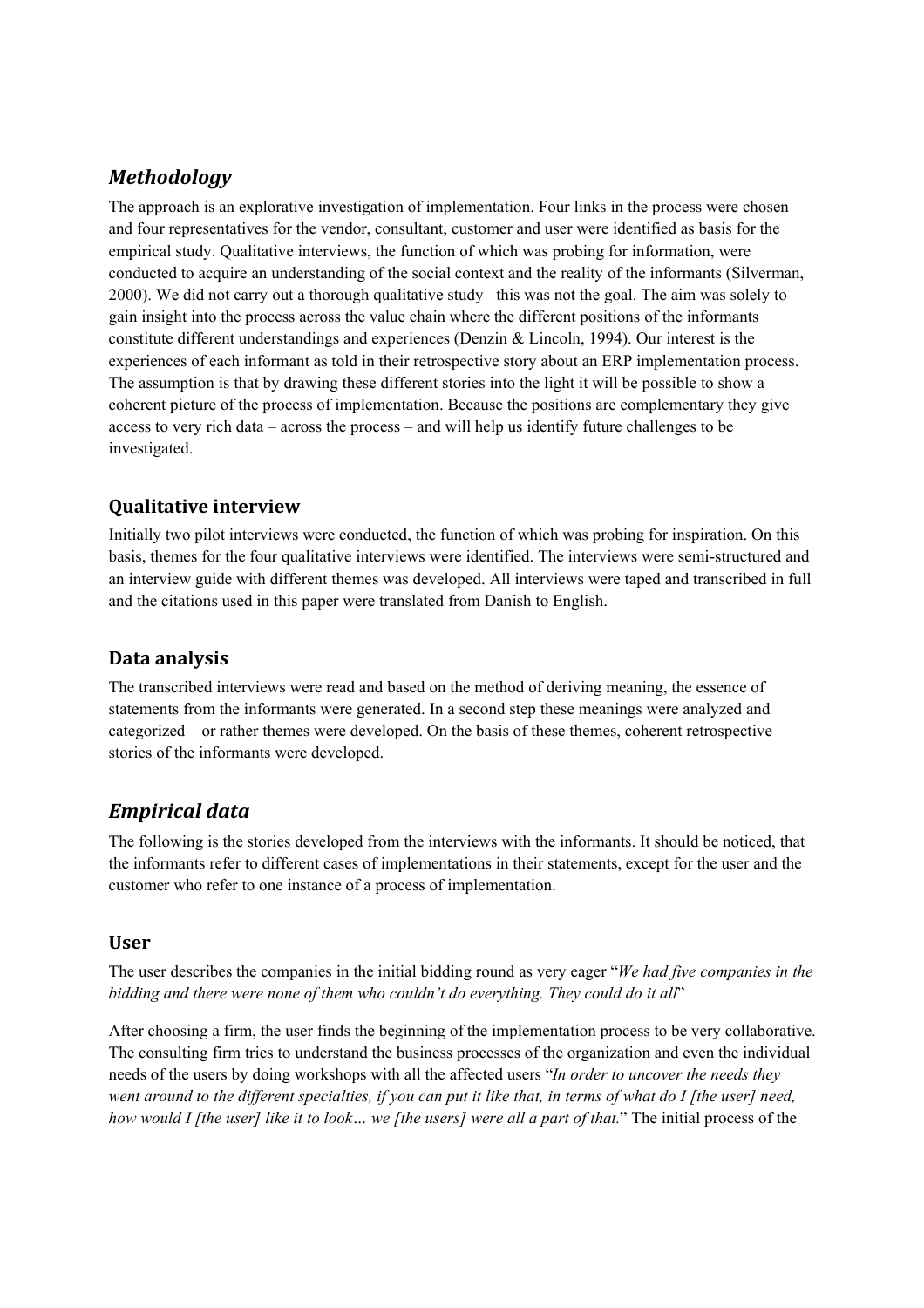actual implementation is also viewed as a collaborative process by the user, where the consultant who makes the actual customizations will work "on-site" in the organization together with various users "*He [the consultant] would sit next to us […] So we [the users] would sit with all our papers and say:* "Wow, look at that"".

However, as the implementation progresses the user experiences a decline in the interest from the consultant "*But after a certain period of time, I think, they [the consultants] would somehow rather have it over with. Then there is no more collaboration*". Reporting from the consultants on various issues, concerns and errors in the system raised by the user, is either scarce or none existing "*Then some mish mash started to happen and the agreements we [the users and the consultants] made were actually not kept […] all along we had an agreement that they [the consultants] would supply us with schemes [error reports]*"

The user does not understand what the consultant presents when incremental deliveries and presentations of the system are made. Training of the users is erratic and is conducted using a partial implemented system with terms and labels from a different industry than the users' working environment "*We sat with people and members and customer overviews, and it was very confusing that every time they [the consultants] explained something to us [the users] then it was something about bicycle tires and things like that*".

The user also states that the level of technical capabilities of the consultant who makes the actual customizations to the system is too low and that the consultant does not really understand the business processes "*… I don't think he [a consultant] was as good a programmer as he thought he was, and that was why it began to slide… he wasn't competent.* ".

When the implementation process is over, the user still does not understand all the functions, terms and labels used in the system, and the user considers the ERP system to have poor usability "*… many of those things and features… I can't use them. I sort of skip them… that is very unsatisfying* ".

## **Customer**

The customer expresses the goal of the initial competitive bidding as; finding not just the lowest bidding firm for supplying and customizing the ERP system, but also a consulting firm that can provide safety and trust. "*They sell safety. In terms of, that what you buy actually works*".

The customer also hires an independent consulting firm to assist in the choice of ERP system and to "translate" what the bidding consulting firms are actually saying "*And then we used him [the independent consultant] a lot for translating what they [the bidding firms] were saying. It is totally silly, but that was actually an important task*."

Once a consulting firm was contracted the customer gets the impression that the firm "over sold" the ERP solution "*It is really, really, really over sold*". The customer does not think the consultants have any prior knowledge about the customer's industry or the organization "*They [the consultants] do not have understanding of business […] So we spent an enormous amount of time teaching them about our business […] They don't spent the time necessary to understand it [the processes] before they start*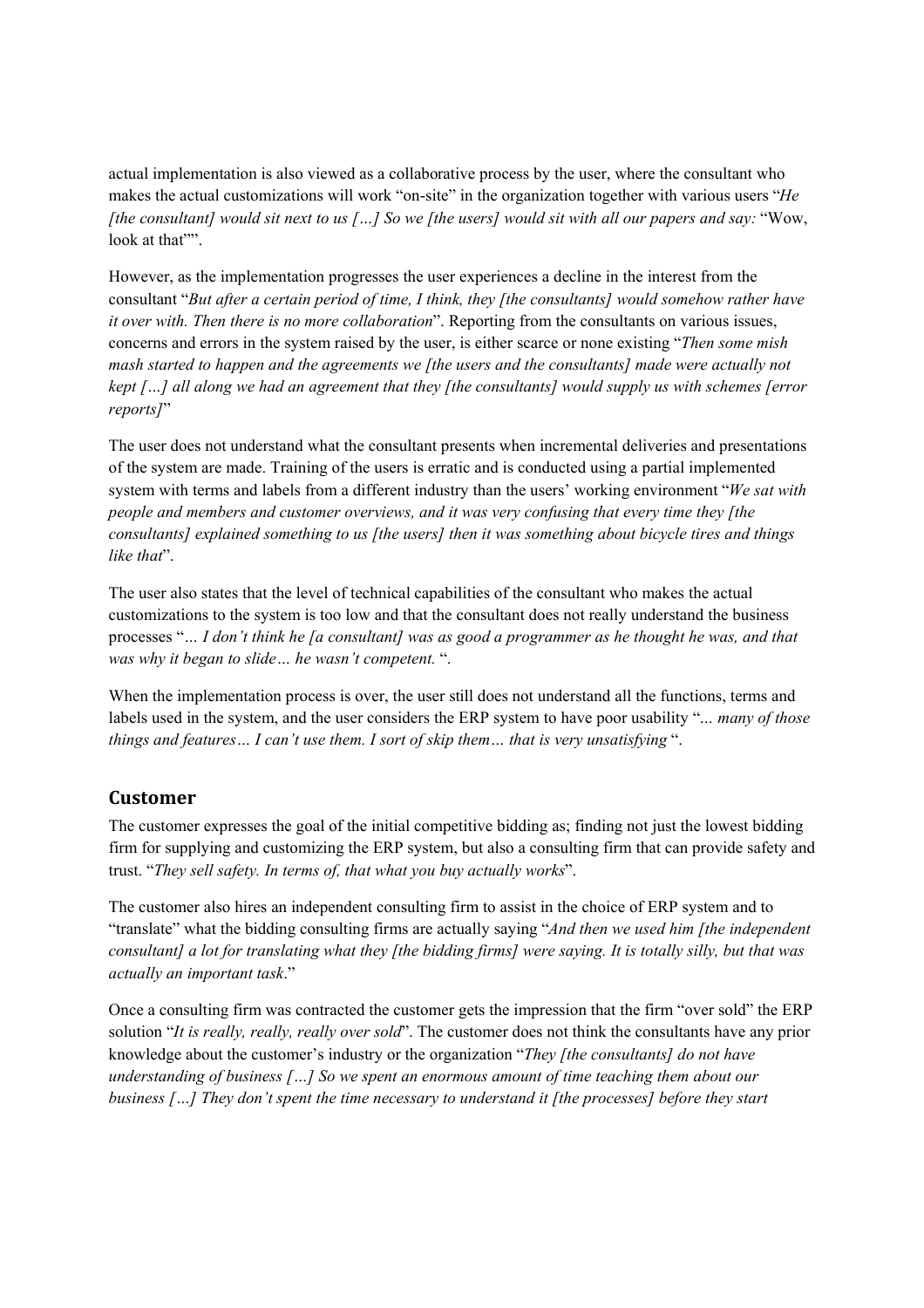*producing code*" After increasing frustrations with the implementation process, the customer fires the contracted consulting firm and hires a new one instead.

## **Consultants! !**

The consultants states that during the competitive bidding the goal for the consulting firm is to have the customer choose their bid and establish the customer's budget for the implementation "*And the discussion that takes place actually consists of Sales [the sales department]establishing the need. You identify the customer's budget*".

The consultants always suggests standard ERP systems for SMEs, since most SMEs are much alike in their point of view "*… there used to be a time, where every company thought they were unique, that they were individual… and they are not, that is rubbish*". They discourages the customer to have too extensive customizations made to the standard ERP system, since that will make it difficult and expensive to apply future updates from the vendor.

As regards to understanding the needs of the customer and the organization, the consultant sees it as very important to ask "the right" questions when talking to the customer "*Our criteria for success is that we are capable of asking the right questions*". But the consultant still sees it as the customer's responsibility to provide "the right" information which again defines the requirement specifications for customizing the system "*It is not our responsibility to ensure, that we have all the input, because we can't know if we have.*".

In order to ensure successful implementation the consulting firm has a model which describes several steps the consultants must follow during the process "*And that [the model] was invented in a time where you thought you should always spent 14 days on what is called a pre-analysis. […] We can get you [the customer] up and running in four days. A standard product – bam! And then we take it from there and find out afterwards, what else you [the customer] would like alongside*". One of the deliveries in the model is a document describing the changes and customization specified by the customer. It is the objective that a developer can make the necessary changes to the standard ERP system based on that document alone "*Which [the document] in principle enables the developer to code like after a script."*.

The consultants do not always consider the requirements expressed by the user and customers to be relevant for the implementation *"[…] because the customer sometimes want the strangest details, and they can keep on finding something that would be nice to have and so on. And we can't always do that.*" And the requirements are sometimes diverse "*One wants something and another wants something else. An annoyance really, that you have to make up your mind about unimportant details over and over, because we have the broad perspective*."

## **Vendor! !**

The vendor representative specifies the area of User Experience (UE) as a major concern regarding value for the end user of the ERP systems "*[…] the UE area is certainly a place for improvements. It is generally some very complex systems and it is more the rule than the exception, that you need training in order to use them.*" He points out that the user interface (UI) in all the modules in the vendor's standard ERP system, targeted at SMEs, is based on accounting systems and the assumption is, that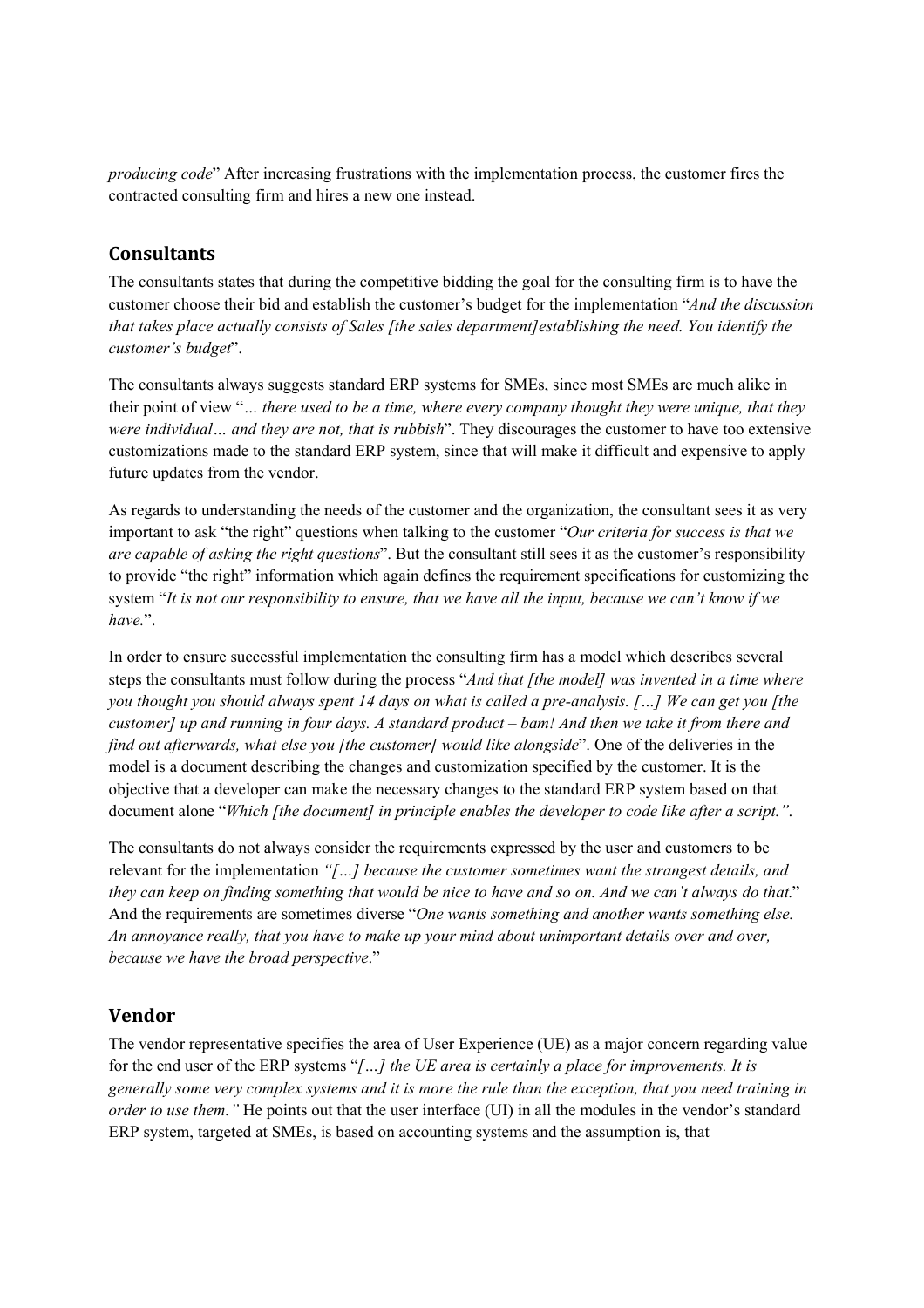all users within the organization can use the same UI outline "*In reality it's like: Okay, if it works for the bookkeeper, then let's try the same model. That's probably what the warehouse worker needs as well […] And you don't have to be in the UE business that long to see that it is not the right model*".

The consultants can customize the UI but the vendor warns, that this can cause problems when upgrading to a newer version of the system later on "*The challenge is, that if you make too much customization, then the next time an upgrade is available […] all the customizations will have to be made one more time. So there are high costs associated with upgrading.*" The vendor also points out; that there used to be a certification program for the consulting firms for making UI customizations, but that has been canceled.

As a response to these challenges the vendor is working on a model that can help consultants understand all the different roles, departments and processes in the organization. The model is globally unified in its origin, and does not take e.g. national or cultural differences into account. Besides making the process of applying updates cheaper, the purpose of this model is to ship different variations of the standard UI in the ERP system, and that this will bring better usability to the end user "*[…] so you only get what is relevant to Eduardo [an example of an end user], independent of the code behind it [the UI]*".

A second objective of the model is to give the vendor more control of the customization process, "*So we don't have any control [over the consultants] at the moment. And we see a lot of "interesting" solutions*".

# *Analysis! !*

The following analysis is based on deriving challenges in the process of implementing standard ERP systems based on the view on selected topics from the different informants.

# **The bidding phase – trust and safety vs. budget insight! !**

The initial bidding phase is clearly viewed differently upon by the informants in the value chain. While the customer is looking for trust and safety, when contracting a consulting firm, the consulting firms are trying to establish how large a budget the customer has for the implementation. Whether the consulting firms are aware of this conflict of interests and use this to their advantage is not explicit, but the user does describe the bidding firms as very eager to promise any customization the customer would want. This may be the reason why the customer ends up feeling the consulting firm has "over sold" the solution during the bidding phase.

# **Requirement specifications – getting the right information! !**

Once a consulting firm is contracted and the process of gathering requirements for the implementation and customization of the standard ERP system begins, the consultants consider getting the "right" information to be of utmost importance. But at the same time they see it as the customer's responsibility to ensure that they have all the information they need. This "expectation" is contrasted by the customer's need of an independent consultant to translate what the bidding consulting firms are actually saying. The identification of this expectation as a challenge is furthermore supported by the indication, that the consultants have poor insight into the organizations business processes, according to the user. This may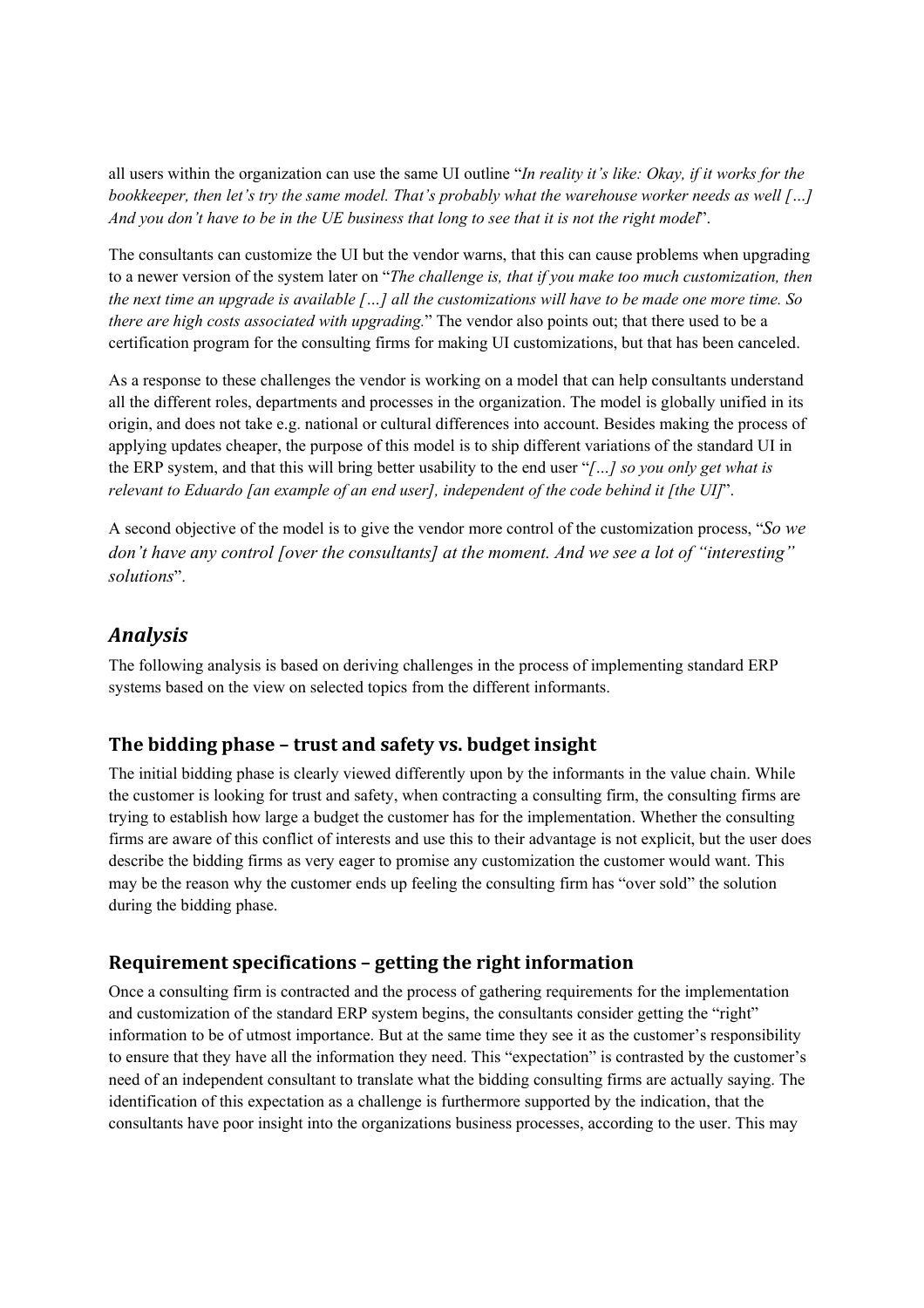be because consulting firms often use experienced consultants in the sales process, while using inexperienced consultants in actual implementation process (Kock, 2001).

## **Implementation - declining interest** and **ongoing requirements**

Both the user and the customer explain that during the process of implementing the ERP system, the dedication and focus from the consultants decline. This issue is not addressed directly by the consultants, but their annoyance over the user and customer's ongoing and sometimes diverse requirements, suggests that they may stop listening to these requirements at some point. This could be what the user and customer interprets as lack of interest and focus.

## **Usability – unfamiliar terms and feature vs. no upgrades! !**

The user and the customer seem to have different perspectives on the usability of the final implementation of the system. The user considers the usability of the system to be poor and does not know how to use certain functions and features in the system, mainly due to the UI.

The poor usability seems likely to be linked to the problems with applying upgrades to the standard ERP system if too many customizations are made to the standard UI, as addressed by both the consultants and the vendor. The challenge we have identified here may find support in the vendors comment on "interesting" solutions to the customization of the UI.

## **Unified customer model – control for the vendor and a tool for the consultants! !**

The issues put forth by the user and the customer, in regards to poor usability and the lack of understanding the business processes among the consultant, is addressed by the vendor in terms of the new customer model. The philosophy behind the model seems to be, that the model can serve as a tool for the consultants when trying to understand the business processes and the users in the organization. At the same time it provides control for the vendor in order to avoid poor customizations of the ERP systems, especially the UI, and it will supposedly help to ensure compatibility with future updates of the system.

# *Concluding remarks! !*

This paper presents several points of interest for further research on challenges in the value chain when implementing ERP systems. It is obviously necessary to gather more data to establish if the challenges suggested in this paper are generally an issue.

If that is truly the case, an interesting study will be on whether standard ERP-system with a predefined set of UIs combined with a role based model can actually substitute the need for conducting in-depth field studies of the users and the business processes in the organization.